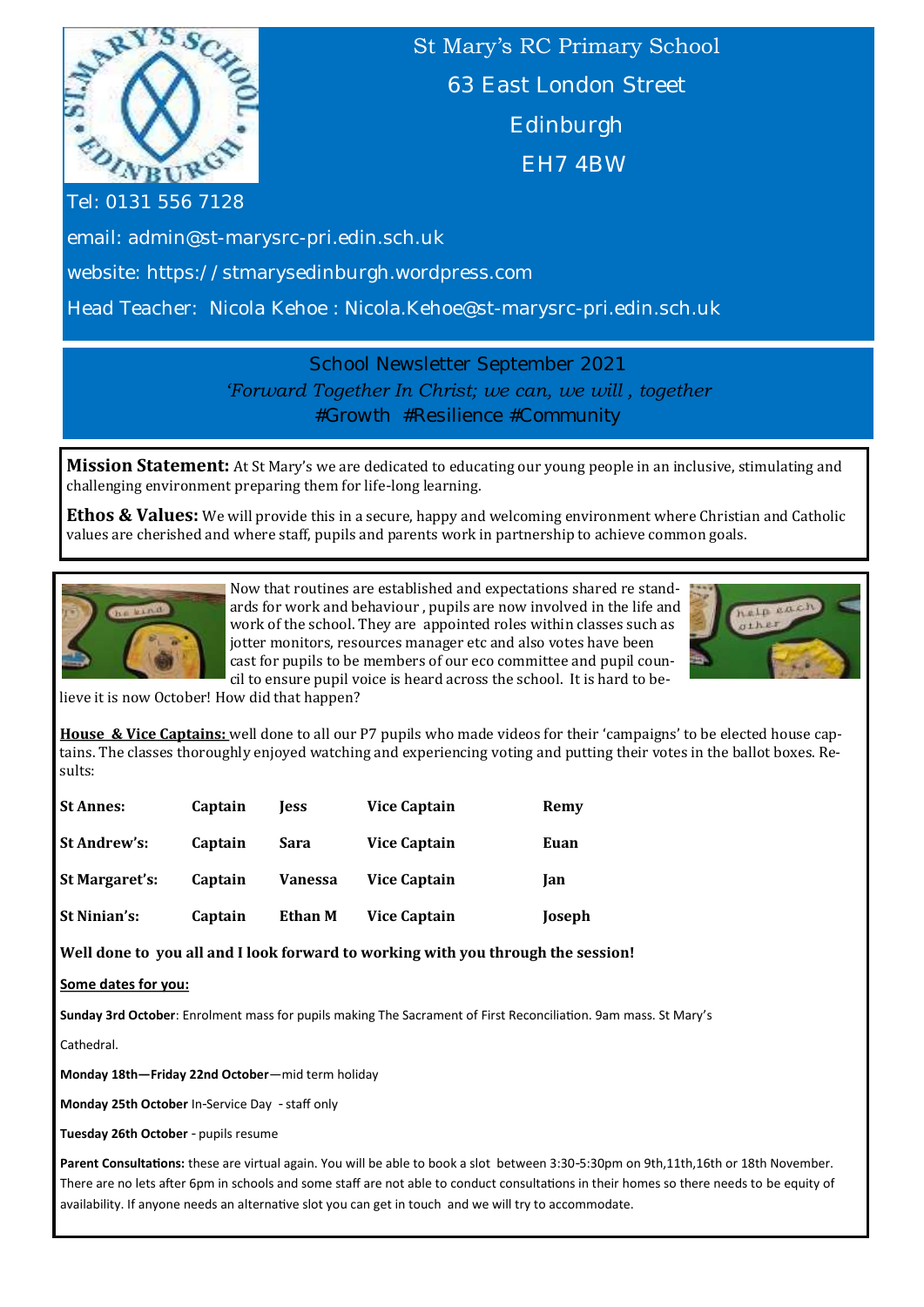





P2's loved their STEM 'build a boat that holds weight' activity this week for Maths Week Scotland.

We have now registered as a Laudato Si' school which ties really well to our established eco activity. Laudato Si' schools is an invitation to all schools to respond to the call from the Holy Father to be stewards of the earth. There are goals to work towards and a commitment to, 'Change for Good'.





Our pupil council met this week. We discussed our school priorities and they will ask classes about how they feel we could improve writing, outdoor learning, digital technology and pupil wellbeing. Classes are also discussing behaviour systems and what they think should happen when pupils aren't following rules. Other areas discussed were school lunches, pupils going on the pitch when others are playing and having more seating areas.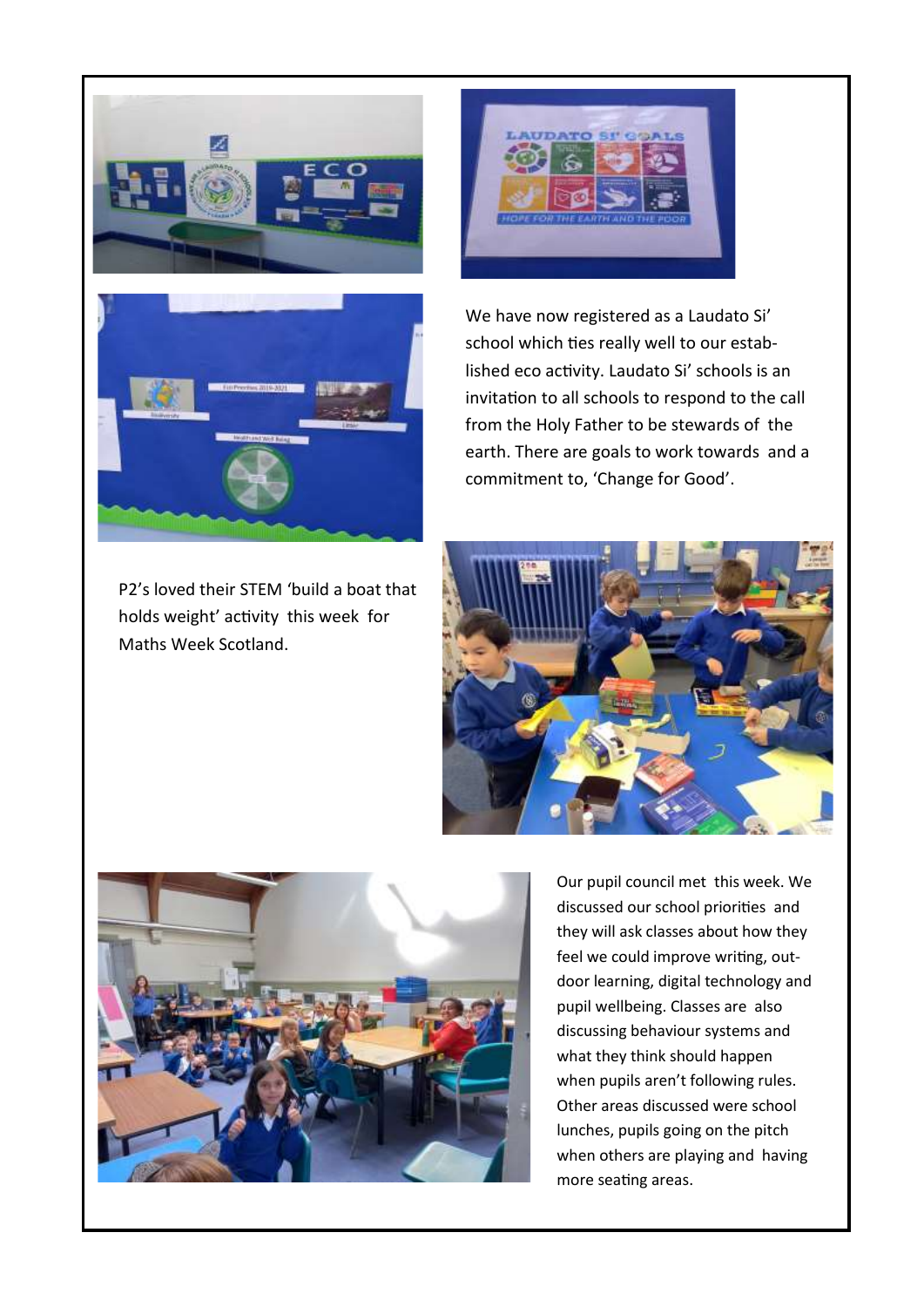

Well done Aoife! She took part in a sponsored walk, 6.5k and raised £220 in The Great British Dog Walk event to raise funds for hearing dogs for deaf people. A fantastic achievement!





P4 pupils are thoroughly enjoying their ukulele lessons with Holly funded by our parent forum council—one pupil commented, *'This is the best, my favourite day now!'.* 

**'Wear Red Day'**: as this day (Fri 22nd Oct) takes place in our October holiday if any pupil wishes to pay £1 and wear red for the day to support the , 'Show Racism the Red Card' charity our proposed day is Friday 29th October. This event will be on ParentPay. Many thanks.

#### **Diving Opportunity**

Following on from the fantastic summer of sport, British Diving and Edinburgh Leisure are **on the hunt for the next generation of diving superstars**. Any child aged 8-14 can sign up to participate in their **virtual talent search** using the following link:

#### <https://www.swimming.org/diving/diving-virtual-talent-search/>

All participants need to do is sign up, select their closest diving performance centre (Edinburgh hopefully!), video themselves doing some skills, send them in and wait for the results. Every participant gets a **free diving taster session** whether they are selected to the next phase of the talent search or not. The link below shows the details of the skills required to be videoed and sent in to the judges.

<https://www.swimming.org/diving/diving-virtual-talent-search-level-1/>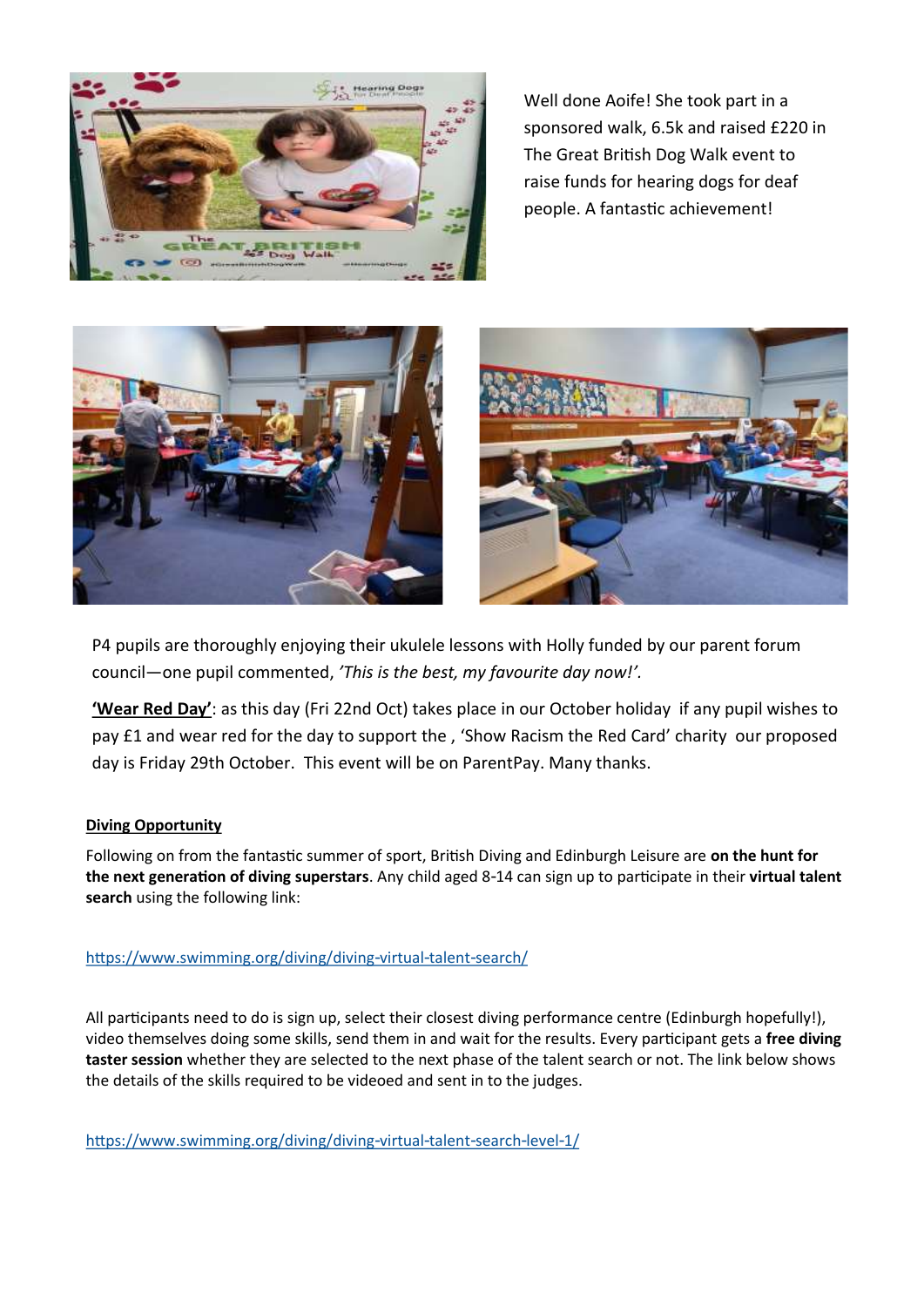## **Please find below a reminder of the procedures in place in schools:**

## **Contact Tracing & Self-Isolation**

Schools no longer identify close contacts or ask whole classes to self-isolate. Contact tracing is done by Test and Protect (TAP). Only those at the highest risk of being exposed to infection will be asked to self -isolate until they have received a negative PCR test. This will include young people with a specific health-related vulnerability.

## **What to do if your child is COVID-19 positive**

If your child is COVID-19 positive, please contact the school with their name, date of birth and date of Positive PCR test. This will allow the school to issue, 'Warn and Inform' letters to staff and other parents/carers, letting them know that there has been a case(s) in school.

The advice for people with symptoms of Covid-19 is unchanged. Any adult or child who develops a high temperature, new continuous cough or a loss or change to sense of smell or taste must selfisolate immediately in line with NHS Guidance. *Those aged 5 and over who are living in the same household must also isolate while awaiting the outcome of the PCR test result for the unwell household member. If the result comes back positive everyone should get tested. If those tests are then negative those members can return to work/school and if positive they must of course also self-isolate.*

As you will know, we have had to issue, 'Warn & Inform' letters which is a reminder of the situation that we are all still living in and the need to be as safe as we can be. If there is an 'outbreak' in school where there are 2 or more cases in a class additional mitigation measures are put in place to stop any spread. We hope to review current measures in place, particularly staggered starts and ends, after the October holiday.

I am extremely grateful to all the staff here in St Mary's who are continuing to work hard, cover duties for those who can't be in etc to ensure we can run as close to 'normal' as we can. This may mean we don't get back to you as quickly as we'd like and that some events/groups may not be able to take place. Thank you as always for your understanding in this.

## **Message from Catering Dept.**

"Due to current national supply chain issues, we may need to change our menus at short notice as we adapt to the changing situation. As you may be aware from the national media there is currently a shortage of HGV drivers, this in some cases may result in product substitutions. We are working closely with our catering suppliers to mitigate disruption and our catering teams are working to adapt menus at a local level based on product availability. Pupils with special diets will continue to be catered for, however menus may differ from that on ParentPay. In addition, COVID is having an impact within our catering team resources, in some isolated cases we are having to deliver a packed lunch service offering, our teams are working incredibly hard to provide the best service possible during unprecedented times, we apologise for any inconvenience this may cause".

## **Flu Vaccine**

This went really smoothly and the children have to be commended for how well they accepted the health team in their classes to administer the vaccines. The team said they may be able to do a 'mop up' for pupils who were unable to receive the vaccine and we shall let you know as soon as we hear back.

## **Fire Drill**

Another 'well done' to our pupils for how quickly and calmly they evacuated the building yesterday for our first fire drill this session.